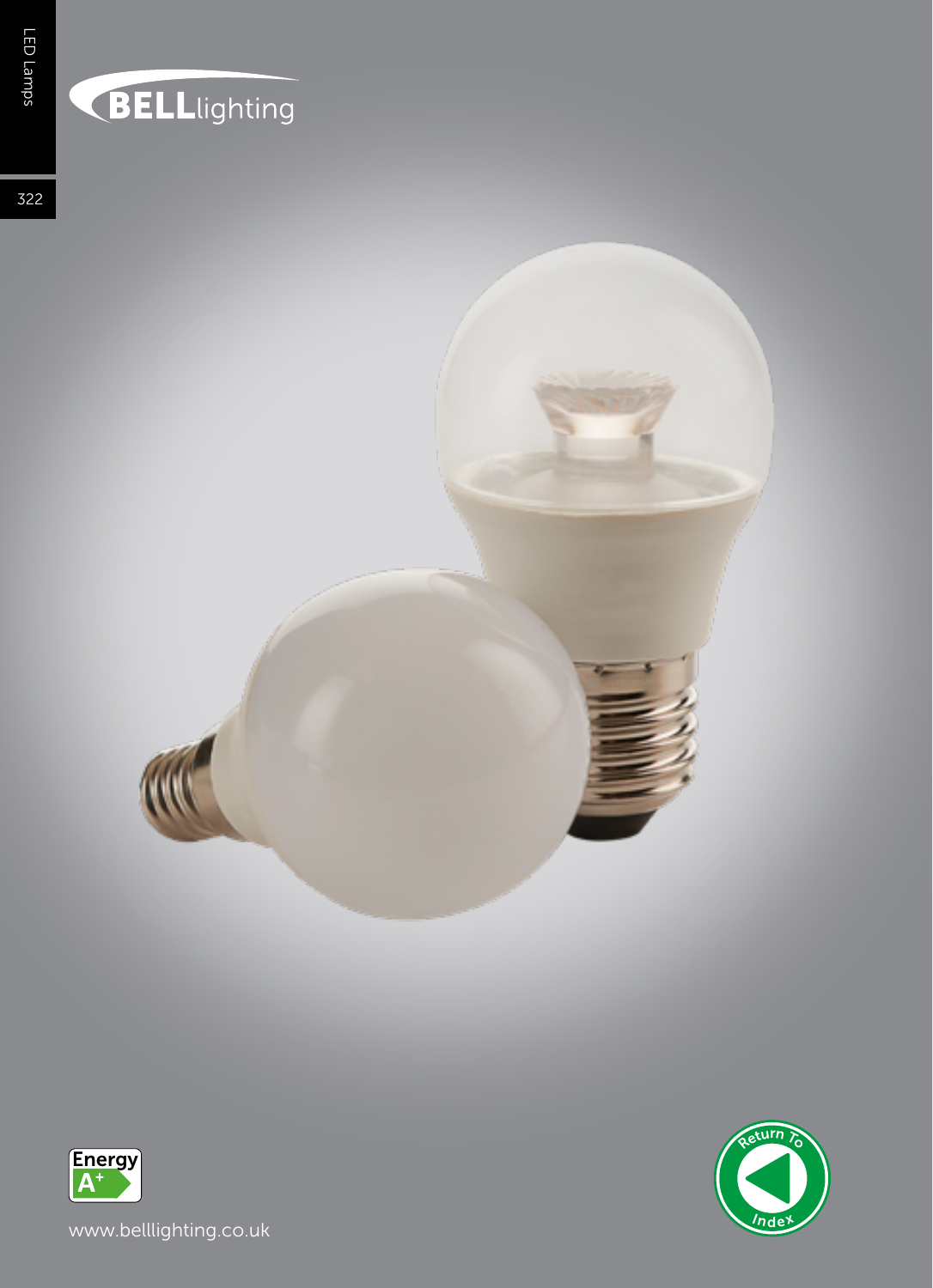## **BELL**lighting

### LED Round

The most cost-effective way of upgrading inefficient lighting. The foundation of LED Lighting (the SMD Candle, Round & GLS) are lamps that the market has become heavily reliant on over the past 10 years. Our LED Rounds are available in 4W with the choice of Clear & Opal finishes

- Direct replacement for Standard Round
- Retrofit size
- Opal / Clear

 $4W6$ W

• Non Dimmable & Dimmable



Warm White Cool White Opal Clear Opal Non Dimmable BC/B22 H 82mm Ø45mm ES/E27 H 80mm Ø45mm SES/E14 H 82mm Ø45mm Clear Non Dimmable BC H 77mm Ø50mm

ES H 82mm Ø45mm SES H 83mm Ø50mm

Clear Dimmable BC/B22 H 82mm Ø45mm SBC/B15 H 77mm Ø50m SES/E14 H 77mm Ø50mm ES/E27 H 82mm Ø45mm

1 Exceeds EU standard of 70 for Lumens Maintenance Ratio

2 Exceeds EU standard of RA 80 for Colour Rendering Index

3 Subject to terms & conditions (Contact Customer Service)

Call Customer Service or see website for maximum loading and dimmer compatibility.



technical@belllighting.co.uk sales@belllighting.co.uk 323